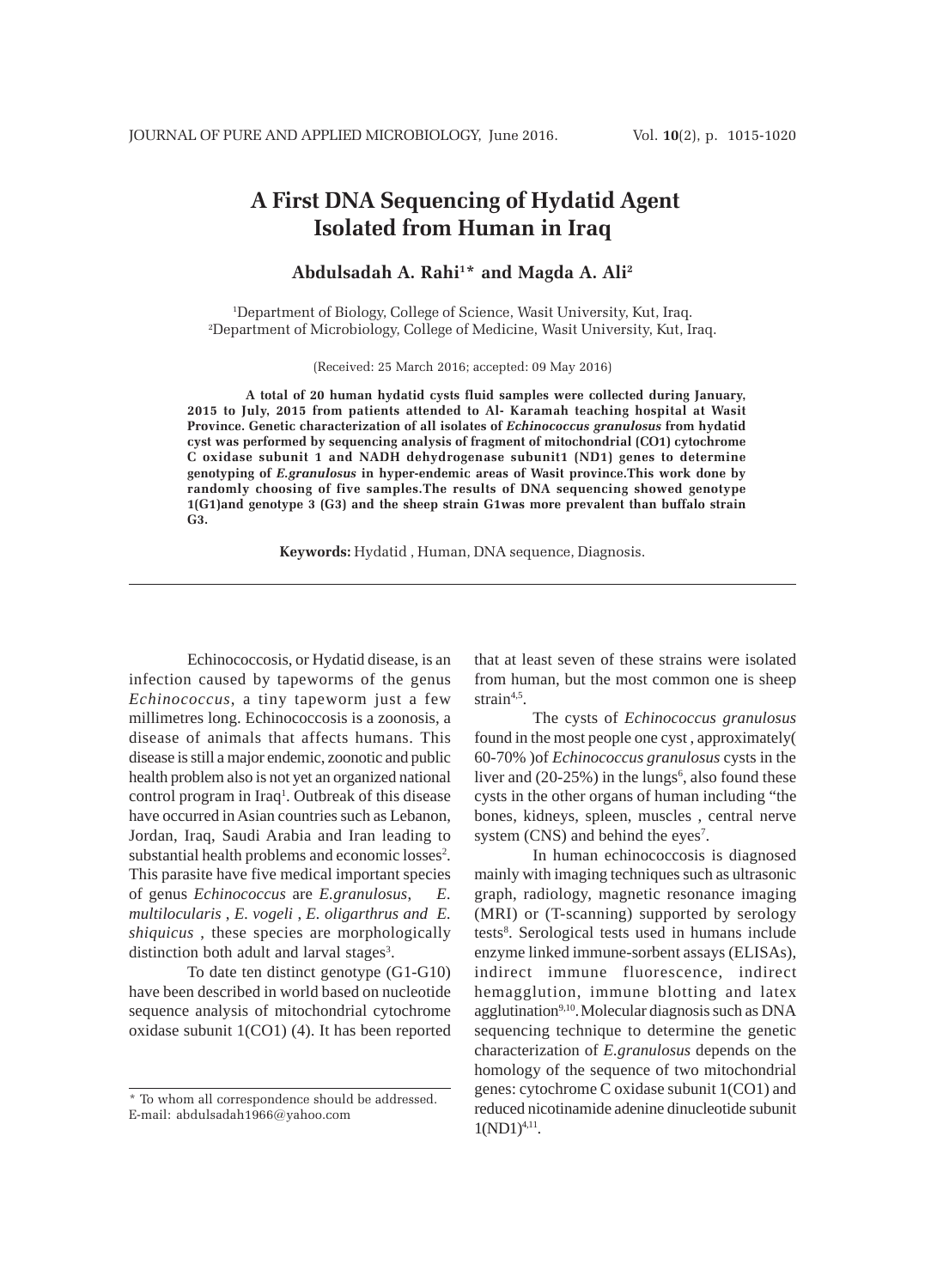#### **MATERIALS AND METHODS**

#### **Samples collection**

A total of 20 human hydatid cysts fluid samples were collected during January, 2015 to July, 2015 from patients attended to Al- Karamah teaching hospital at Wasit province and placed in sterile container, then transported to laboratory and stored in freeze (-20C) until genomic DNA extraction step.

## **Direct examination**

The fluid of hydatid cyst was taken from patient after surgical immediately and centrifuged .The precipitate smeared on clean slide and stained by Eosin (0.1%), then examined by microscope under (40x) to show the protoscolices clearly.

## **DNA Extraction**

Genomic DNA from hydatid cyst fluid samples was extracted by using Genomic DNA mini kit extraction Geneaid, USA, and performed according to company's instructions**.**

## **DNA Profile**

The extracted DNA was checked by Nanodrop spectrophotometer (THERMO. USA), which measured DNA concentration (ng/ $\mu$ L) by reading the absorbance at (260 /280 nm).

## **PCR technique**

PCR technique was performed for detection of two mitochondrial genes in *E. granulosus* that using in genotyping study from human samples. This technique was carried out according to method described by $12$  and provided by Bioneer company, Korea .

#### **DNA sequencing method**

DNA sequencing method was performed for genotyping and phylogenetic analysis study of local *Echinococcus granulosus* isolates based mitochondrial cox1 and nad1 gene. The sequencing

of the PCR product 450 bp and 400 bp for cox1 and nad1 gene respectively, where the PCR product was purified from agarose gel by using (EZ-10 Spin Column DNA Gel Extraction Kit, Biobasic. Canada). Phylogenetic analysis was performed based on NCBI-Blast Alignment identification and Unweighted Pair Group method with Arithmetic Mean (UPGMA tree) in (MEGA 6.0 version).

## **RESULTS AND DISCUSSION**

## **Amplification of genes by PCR Amplification of mitochondrial CO1gene**

DNA was amplified by two primers for detection and genotyping of *E.granulosus* based on sequencing of mitochondrial genes by using PCR technique. These primers generated the expected (450 bp ) product. The results showed all samples had CO1gene (Figure 1).

#### **Amplification of mitochondrial ND1gene**

DNA was showed (NAD1) dehydrogenase subunit 1 gene amplified from all samples of human hydatid cysts by using specific primers . PCR product were purified after a garose gel electrophoresis at (400) bp and visualized under UV transilluminator (Figure 2).

## **Genotyping of** *E.granulosus* **isolates**

In this study, genetic characterization of 20 isolates of *E.granulosus* from hydatid cyst was performed by sequencing analysis of fragment of mitochondrial CO1 gene and ND1 gene to determine genotyping of *E.granulosus* in hyper-endemic areas of Wasit province. This work done by randomly choosing of five samples. The results of DNA sequencing showed genotype 1 (G1) and genotype 3 (G3) (Figure 3,4). This is the first study at Wasit province, Iraq (Figures 3,4,5).



**Fig. 1.** Agarose gel electrophoresis image shown the PCR product analysis of cox1 gene in *E.granulosus* , Where M marker (2000-100bp), lane (1-10) positive cox1 gene at 450 bp PCR product.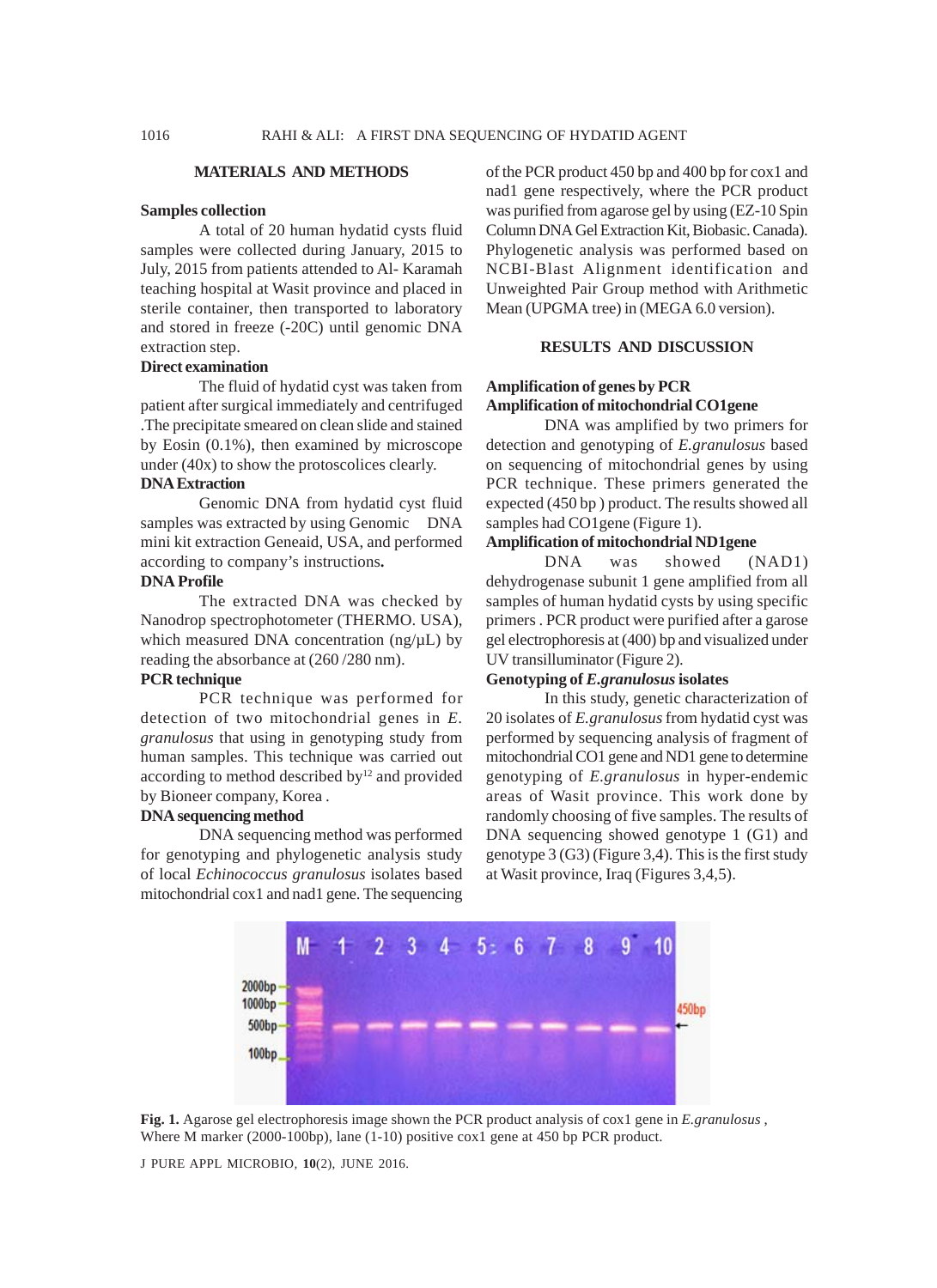

**Fig. 2.** Agarose gel electrophoresis image shown the PCR product analysis of nad1 gene in *E.granulosus* samples, Where M marker (1500-100bp), lane (1-10) positive nad1 gene at 400 bp PCR product



**Fig. 3.** Phylogenetic tree analysis based on the cox1 gene of *E.granulosus*. The isolates (1, 3, 4, 5) were shown closely related to NCBI-Blast *E. granulosus* isolate (Genotype 1) (KF612390.1), whereas the isolate (2) was shown closely related to NCBI-Blast *E. granulosus* isolate (Genotype 3) (KF612397.1)



**Fig. 4.** Phylogenetic tree analysis based on the nad1 gene of *E.granulosus* . The isolates (1,3,4,5) were shown closely related to NCBI-Blast *E. granulosus* isolate (Genotype 1) (KF612360.1), whereas the isolate (2) was shown closely related to NCBI-Blast *E. granulosus* isolate (Genotype 3) (KF612369.1)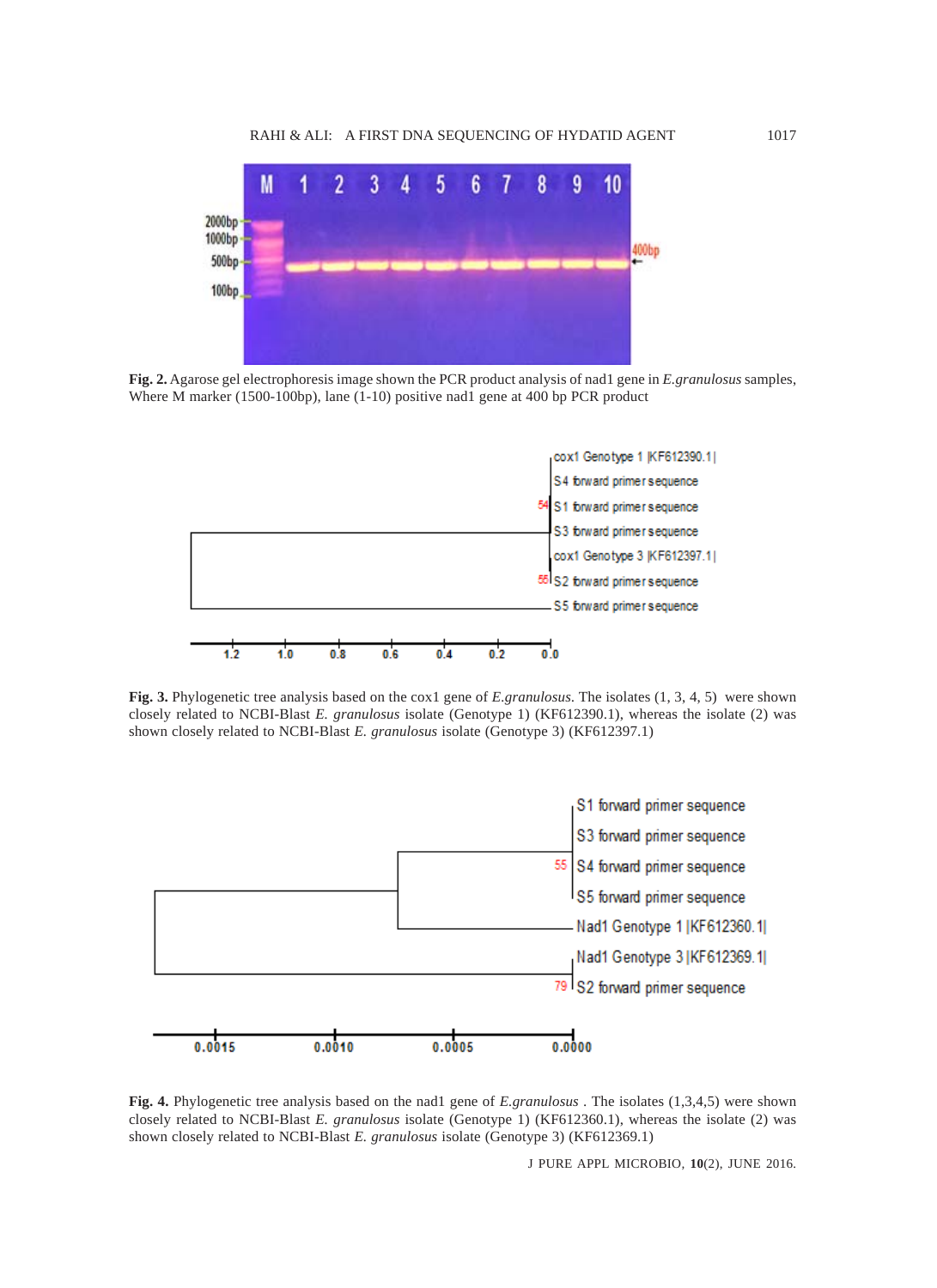| Species/Abbry                   |  | A BLassass |  | <br> |  |  |  |  |  |
|---------------------------------|--|------------|--|------|--|--|--|--|--|
| 1. S5 forward primer sequence   |  |            |  |      |  |  |  |  |  |
| 2. S4 forward primer sequence   |  |            |  |      |  |  |  |  |  |
| 3. S3 forward primer sequence   |  |            |  |      |  |  |  |  |  |
| 4. S2 forward primer sequence   |  |            |  |      |  |  |  |  |  |
| 5. S1 forward primer sequence   |  |            |  |      |  |  |  |  |  |
| 6. com1 Genotype 3   KF612397.1 |  |            |  |      |  |  |  |  |  |
| 7. com1 Genotype 1   KF612390.1 |  |            |  |      |  |  |  |  |  |

**Fig. 5.** Multiple sequence alignment analysis of the partial cox1 gene sequence for local *E. granulosus* isolates and NCBI-Genbank *E. granulosus* isolates. The multiple alignment analysis similarity (\*) and differences in cox1 gene nucleotide sequences

| Species/Abbry                    |  |  |  |
|----------------------------------|--|--|--|
| 1. Nad1 Genotype 1<br>KF612360.1 |  |  |  |
| 2. Nad1 Genotype 3   KF612369.1  |  |  |  |
| 3. S1 forward primer sequence    |  |  |  |
| 4. S2 forward primer sequence    |  |  |  |
| 5. S3 forward primer sequence    |  |  |  |
| 6. S4 forward primer sequence    |  |  |  |
| 7. S5 forward primer sequence    |  |  |  |

**Fig. 6.** Multiple sequence alignment analysis of the partial nad1 gene sequence for local *E. granulosus* isolates and NCBI-Genbank *E. granulosus* isolates. The multiple alignment analysis similarity (\*) and differences in nad1 gene nucleotide sequences



**Fig. 7.** A,B. Phylogenetic tree analysis based on the Cox1 gene (A) and nad1 gene (B) partial sequence used for *E. granulosus* country relationship. The local *E. granulosus* isolates (S1, S3 and S4) shown closely related to neighboring countries available NCBI-Blast *E. granulosus* genotype1 Iran isolates (JQ250810.1) and (JQ219962.1), Whereas other local *E. granulosus* isolate (S5) shown closely related to NCBI-Blast *E. granulosus* genotype1 China isolate (AB688615.1)

#### **DISCUSSION**

This is the first study to determine the genetic characterization of the strains of *E.granulosus* from humans at Wasit province. Two

genotypes G1 and G3 were identified among our DNA samples based on (CO1) and (ND1) sequences data, genotype G1was the most common available genotype in the studied population. The phylogenetic analysis of concatenated sequences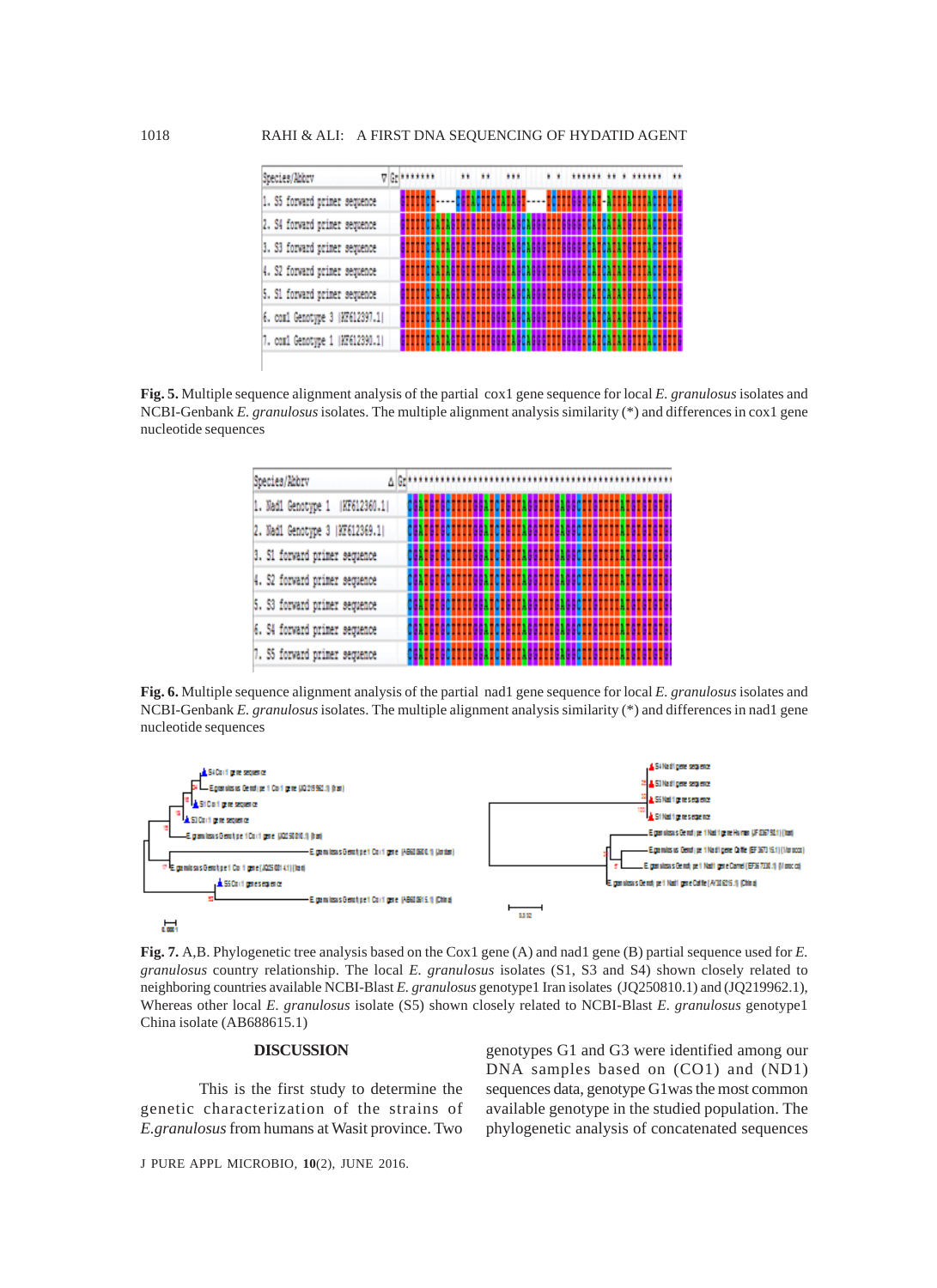of COX1 and NAD1 showed 4 samples (s1,s3,s4,s5) represent all strains related to G1genotype and sample(s2) represents strain of G3 genotype.

The preliminary studies by $^{13}$ , the G1 was found in all humans isolated, also confirmed by study  $of<sup>14</sup>$ , in Ilam province, Iran which reported that all of humans isolates belonged to G1genotype. The disagreement of these results could be explained by type of studied samples, difference in geographic area and exploited method for genotyping<sup>15</sup>.

Numerous studies have been carried out on genetic characterization of hydatid cyst,using hydatid fluid, cystic membrane and scolices<sup>16</sup>. Various PCR techniques have been introduced to detect *E. granulosus* genome in biological specimens<sup>17</sup>. PCR is currently developed as acomplementary diagnostic tool for species differentiation for echinococcosis,using biopsy samples and tissue specimens<sup>18,19</sup>.

The DNA sequencing of specific region of NADH Nicotinamide adenine dinucleotide subunit1gene confirmed the presence of sheep strain G1and buffalo strain G3 at Wasit Province. When comparing the results of sequencing of ND1 in G1 and G3 by Gen-Bank were showed identity (100%) in Wasit province and identically with Iraqi also have identity (100%) for ND1of G1 and G3. These result were comparatively closer to similar studies conducted by many authors in Iran<sup>20</sup>, France<sup>21</sup> and Romania<sup>22</sup>. However, different results were obtained by other authors worldwide<sup>23</sup>.

Abdullah *et al.*, 2012<sup>24</sup> showed that sheep strain G1 is predominant in Kurdistan-Iraq and it was mostly responsible of human hydatid disease and Kia *et al*., 2010 25, confirmed that G1 was the predominant genotype of hydatidosis in human in central Iran. As well as Eryildis and Sakra, 2012<sup>26</sup>, proven that G1 was the predominant in Turkey and is the principle agent of human and animals hydatidosis. These agreed with our results that confirmed G1 predominant than G3 at Wasit Province .

The previous studies in the world were used mitochondrial and nuclear DNA markers in molecular characterization of *E.granulosus*, but have no adequate studies to determine and identify *E.granulosus* strains that are cause infection of human<sup>27-29</sup>. The recent studies reported that at least seven of these strains are infective to human but the sheep strain and the G1 were the most common of these strains $30$ .

### **REFERENCES**

- 1. Athmar, K.A.A and Ban-Abbas, A.M. Immunization mice with DNA from protoscolices of human hydatid cyst. A immunological study. *Int J Adv Bio Res.* 2014 ; **4**(1):89-95.
- 2. Abdi, J. kazemi, B. Karimfar, M. and Rokni, M. Evaluation of rabbit of antibody response against 8 and 16 KDa recombinant sub units of antigen B from *Echinococcus granulosus . Asian pac. J. Trop. Med*. 2012; 355- 357.
- 3. Abbasi, I. Branzburg Campos-Ponce, M. Abdel hafezs, K. Raoul, F. Craig, P.S. and Hamburger , J . Corpo-diagnosis of *Echinococcus granulosus* infection in dogs by amplification of a newly identified repeated DNA sequence *.Am.J.Trop.Med.Hyg*.2003; **69**: 324-330.
- 4. SaHchez, E. Caceres, O. Naquira, C. Garcia, D. Patino, G. Siliva, H. Volotao, A. C and Fernandes, O. Molecular characterization of *Echinococcus granulosus* from peru by sequencing of the mitochondrial cytochrome C Oxidase subunit 1 gene. 2010; **105** (6):806-810.
- 5. Eckret, J. Conraths, F.J and Tackmann, K. *Echinoccosis* : An emerging or R- emerging zoonosis.*Int .J. Parasitol*. 2000; **30**(12-13): 1283- 1294.
- 6. Foreyt, W.J. Drew, M. L. Atkinson, M. and Mccauley, D. *E.granulosus* in gray wolves and ungulates in Idaho and Montana, *USA. J wild. L. Dis*.2009; **45**(4):1208-1212.
- 7. Goto,Y. Satok Y. ahagi, K. Komatsu,O. Hoshina, H. Abiko, C. Yamasaki, H. and Kawanaka, M. Frequent isolation of *E. multilocularis* from the liver of races horses slaughtered inYamagata , Japan. *Jpn .J. Infect Disease.* 2010; **63**(6):449- 451.
- 8. Dakkak , A. Echinococcosis / Hydatidosis : asereve threat in Mediterranean countries .*Vet parasitol.* 2010; **174**(1-2):2-11.
- 9. Roberts, L.S. and Janovy, J.J. Foundations of Parasitology. 6<sup>th</sup> ed. McGraw-Hill Companies, Inc. New York: 2000; 338-341.
- 10. Siracusano, A. Delunardo, F. Teggi, A. and Ortona, E. Host-parasite Relationship in Cystic Echinococcosis: An Evolving Story. *Hindawi Publishing Corporation, Clinical and Developmental Immunology:* 2012;1-12.
- 11. Snbel,V. Altintas, N. D,Amelio, S. Nakao, M. Romig, T. Yolasigmaz , A. Gunes, K. Turk, M.